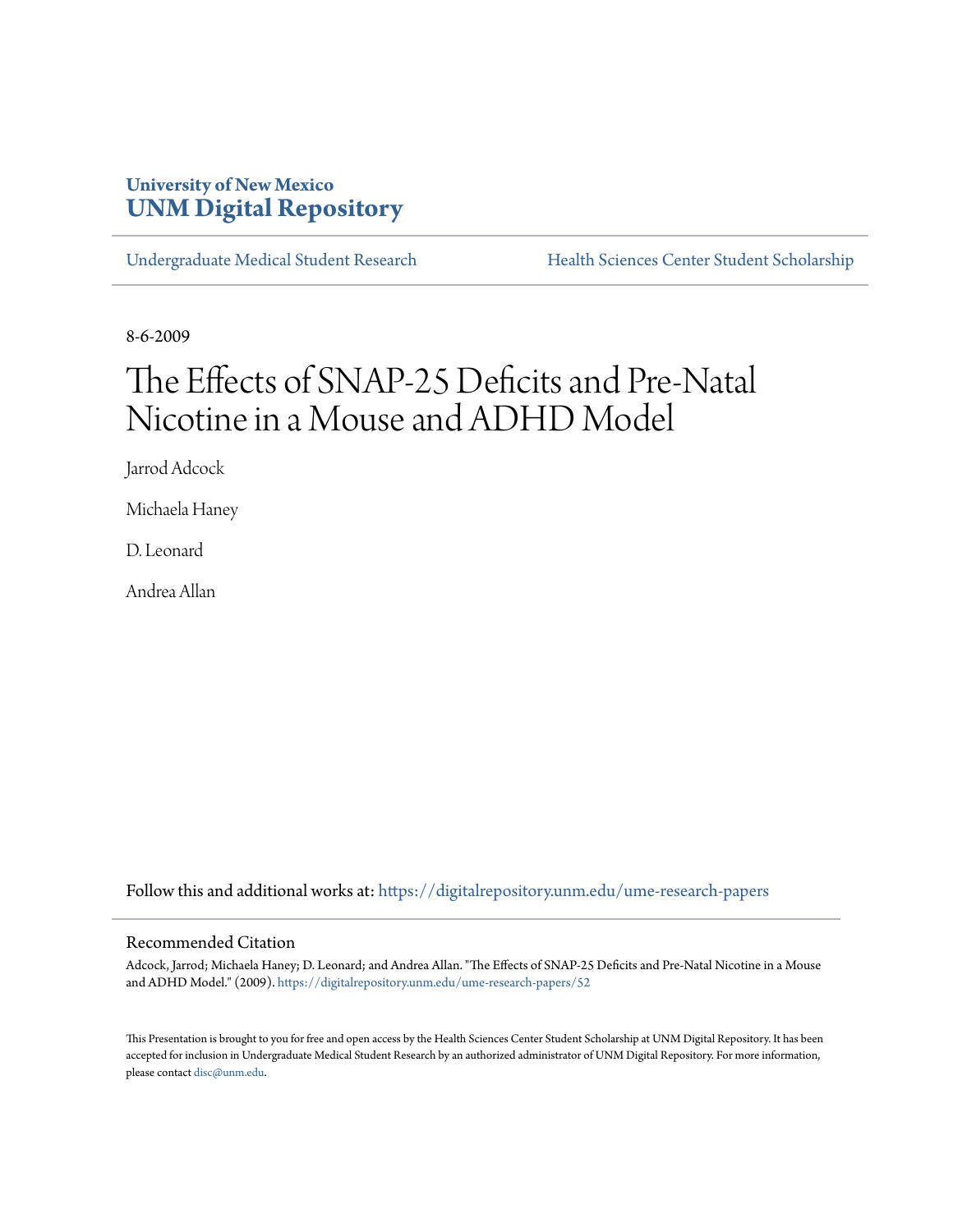# **The Effects of SNAP-25 Deficits and Pre-Natal Nicotine in a Mouse and ADHD Model**

**Adcock J., Haney M., Leonard D., Allan A. University of New Mexico, Albuquerque** 

It has been recognized that the foundation of most, if not all, complex disease processes, particularly neuropsychiatric disorders, is due to the interactions between subtle genetic deficits and environmental insults. One of the most studied neuropsychiatric disorders shown to contribute from both heritable-related factors and environmental stressor sensitivity is Attention Deficit Hyperactivity Disorder (ADHD). Of the heritable issues involved, meta-analysis of genetic linkage studies has shown that the SNARE protein SNAP-25, is one of many possible proteins that may provide answers to the genetic component. In contrast to this genetic factor, studies have shown that prenatal nicotine exposure causes a direct effect to the fetus and predisposes them to nicotine and substance abuse behavior. Finally, preliminary studies have shown that heterozygote SNAP-25 deficient mice following i*n-utero* exposure to nicotine are, in fact, hyperactive compared to their wild type littermates. To study the relationship between SNAP-25 and prenatal nicotine exposure with locomotor activity, we compared wild type mice with and without nicotine exposure to SNAP-25 wild type mice with and without nicotine exposure. Additionally, this study also examined prenatal nicotine exposed SNAP-25 heterozygous mice with their wild type counterpart with intraperitoneal cocaine to see if the combination of factors increased the likelihood of substance abuse potential. The results demonstrated that prenatal nicotine exposed mice had greater locomoter activity and substance abuse behavior. Moreover the SNAP-25 heterozygous genotype compounded both of these affects and demonstrated greater results.

#### **INTRODUCTION**

It has been recognized that the foundation of most, if not all, complex disease processes, particularly neuropsychiatric disorders, is due to the interactions between subtle genetic deficits and environmental insults. ADHD is defined as a child exhibiting behaviors such as hyperactivity, inattentiveness, and compulsive-like attitude.ADHD is a common childhood disorder that has been shown to be influenced by both genetic and environmental factors, the latter of which is a current research interest. Many studies have shown an association exists between prenatal tobacco smoke exposure and the eventual diagnosis of ADHD. Of note, it is estimated that 11% of U.S. pregnant women smoke during their pregnancy (11). Furthermore, many clinical and epidemiological studies have shown that children exposed to nicotine in utero are at increased risk of developing ADHD, major depressive disorder (MDD), substance abuse, conduct disorder, and antisocial behavior (4,10,12,13,16). This has thought to result from nicotine interacting with neuronal nicotinic receptors consequently stimulating them and turning on genes that control cell replication, differentiation, growth, and death of involved limibic and frontal cortex cells. Of the genetic factors, SNAP-25 is a synaptosomal-associated protein of 25kDa, located on chromosome 20p12, that is involved in the release of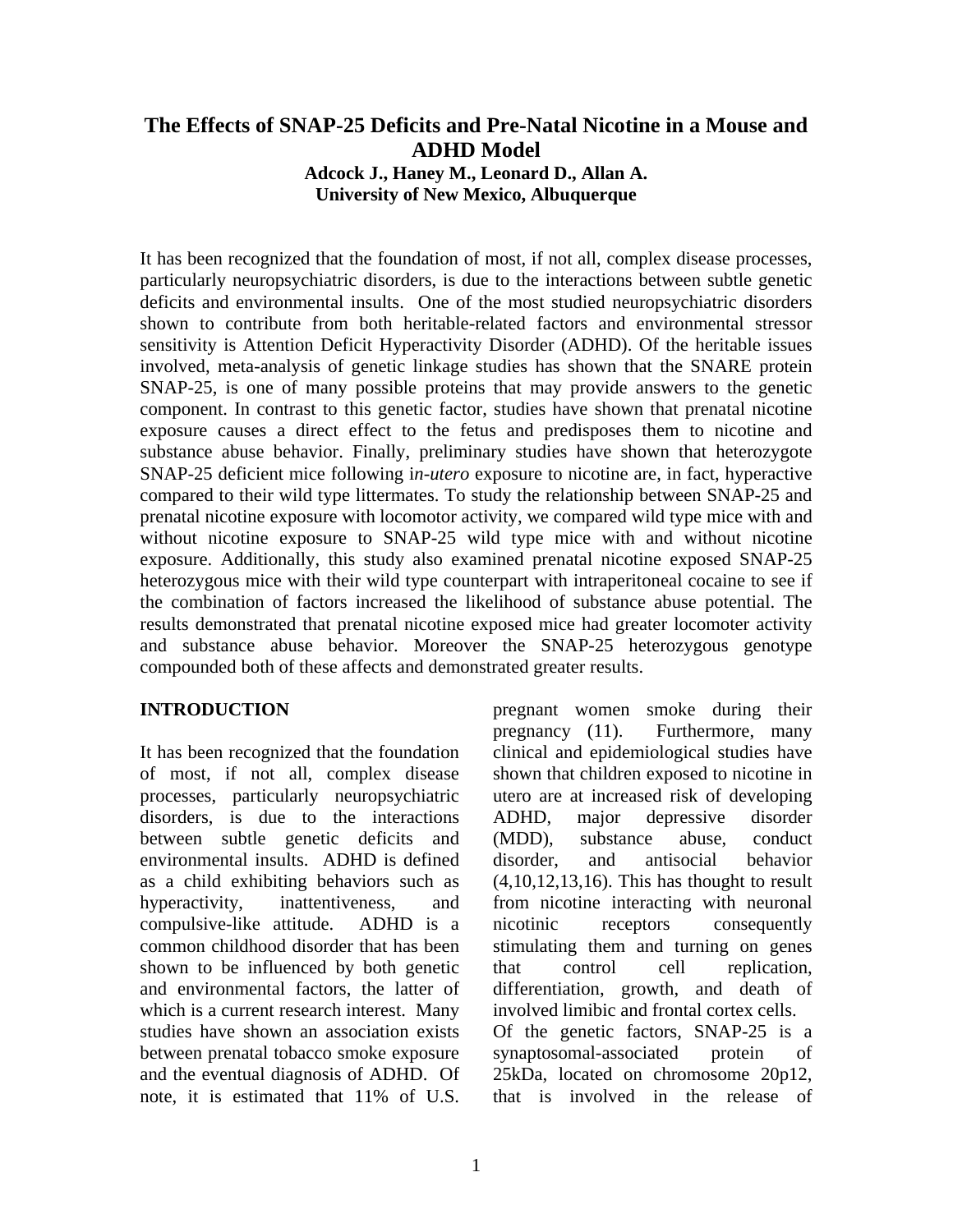presynaptic neurotransmitters. It encodes for a presynaptic membrane protein that is part of the SNARE complex (along with synaptobrevin and syntaxin) which is essential for synaptic neuroexocytosis. Several single nucleotide polymorphisms (SNPs) in this gene have been implicated to have an association with ADHD (8). Interestingly, Coloboma mice (which is a proposed animal model for ADHD because of their locomotive hyperactivity), are hemizygously lacking the chromosomal area for SNAP-25. Their locomotor hyperactivity decreases when provided either transgenic SNAP-25 or amphetamines (7,17).

Whether these syndromes are caused by nicotine exposure, genetic and/or psychosocial adversities associated with maternal smoking is not completely clear. Animal models suggest a direct impact of PNE. However, the fact that nicotine is forcefully administrated in these paradigms raises some questions about the specificity of these findings. The goal of this study is to further investigate the association of genetic and environmental factors on ADHD by looking at the genetic susceptibility of heterozygote SNAP-25 mice and the addictive behavior associated with an often-used drug, cocaine.

## **METHODS**

### **Animals**

All behavior tests were conducted on experimentally naive adult (60-100 days of age offspring of C57BI/6J dams prenatally exposed to saccharin (.066%) sweetened nicotine (0.05 mg/ml) or saccharine (.066%) only solutions (as shown in Figure 1). Additionally, mice were provided standard laboratory mouse chow along with fresh water at their will. Offspring were housed in a temperaturecontrolled vivarium with a 12 hr light/dark cycle. All animal procedures were approved by the Institutional Animal Care and Use Committee.

#### **Locomotor activity measurement**

**Apparatus:** Locomotor activity was tested using an automated system (San Diego Instruments, San Diego, CA) following the method described by Hess et al. 1996. Locomotion was defined as actual beam interruptions recorded during a 10 minute interval with a testing period of 180 minutes. Data from each of the 10 minute intervals was obtained and the sum from the 18 intervals comprised the accumulated locomotion score.

#### **Conditioned place preference**

**Apparatus:** Conditioned place preference boxes were constructed of Plexiglas with 2 distinctly different chambers (one black, one white) connected by an anteroom with a removable door. Assignment of cocaine paired side was alternated, such that an equal number of mice were assigned the white side for cocaine as were assigned to the black side for cocaine.

**Training:** Each mouse received either an i.p. dose of cocaine (4 mg/ kg, or saline) and confined to either the white or the black side of the box for 15 minutes. Mice were returned to their home cage for 4 hours and then given a second injection of either drug or saline which ever they did not receive in the first injection event, and then placed in the alternate chamber. Again, the mouse remained confined in the alternate side of the box for a 15 minute increment. Pairing of chamber side (black or white) with injection condition (cocaine or saline) was counterbalanced across groups (PNE and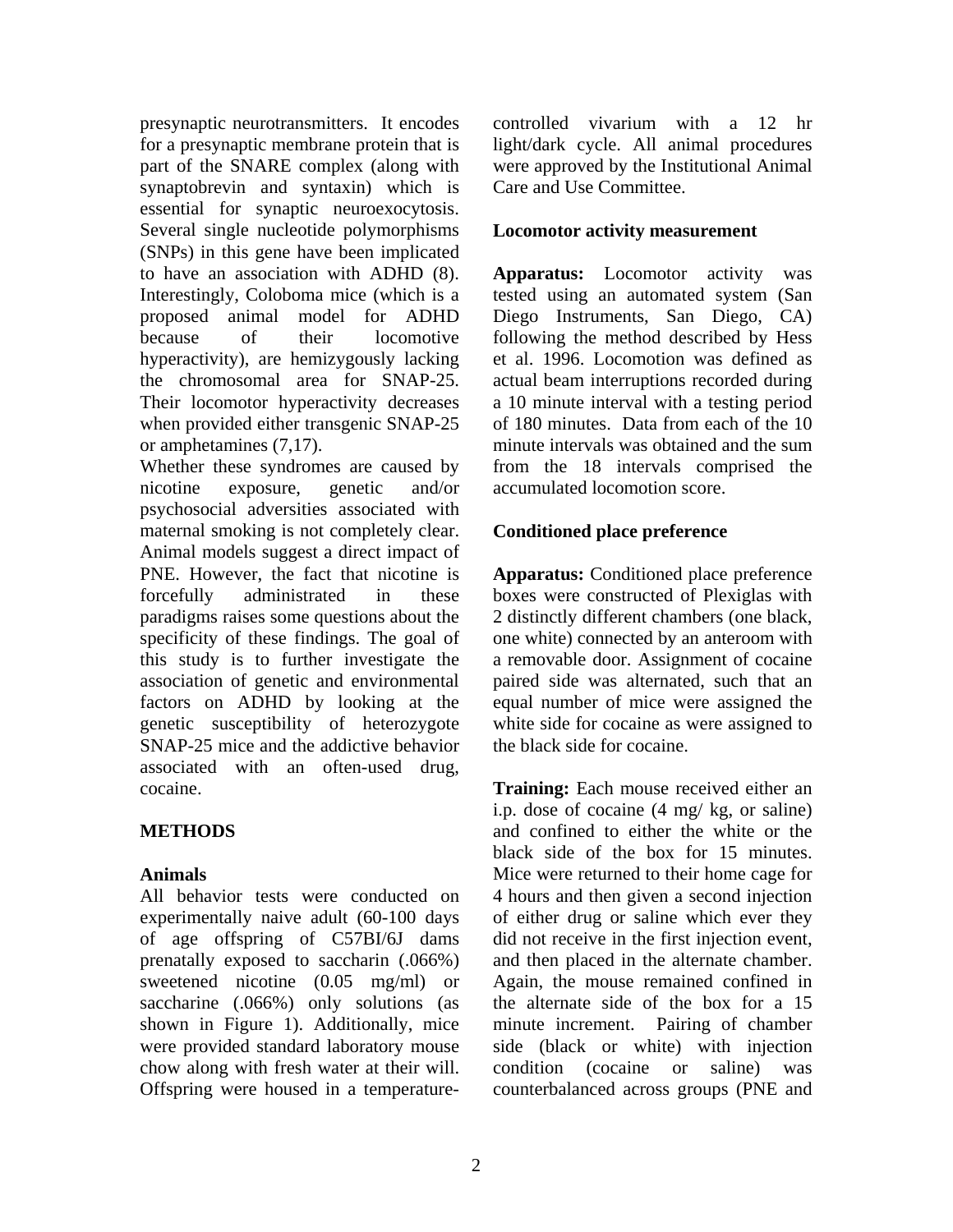control) and alternated for time of day (am or pm) of which is outlined in Figure 2. This process of morning and afternoon injections was repeated for 3 consecutive days. Finally, on day 4 mice were placed in the anteroom with the door subsequently removed and thus giving them access to either side of the box. The time spent in each chamber was recorded for 10 minutes total with the mice having free access to either chamber via the anteroom. A total of 3-6 mice per group were tested for cocaine conditioned place preference. All conditioning and testing was done between 0900-1530 hr under dim illumination in a sound attenuated room.



Mice were injected with either 4 mg/kg cocaine or saline and confined to the side of the box for 15 minutes twice a day for 3 consecutive days. On Day 4, mice are offered access to both sides of the box for 10 minutes and the time spent on the black and the white side are recorded.

Figure 1 Nicotine exposure paradigm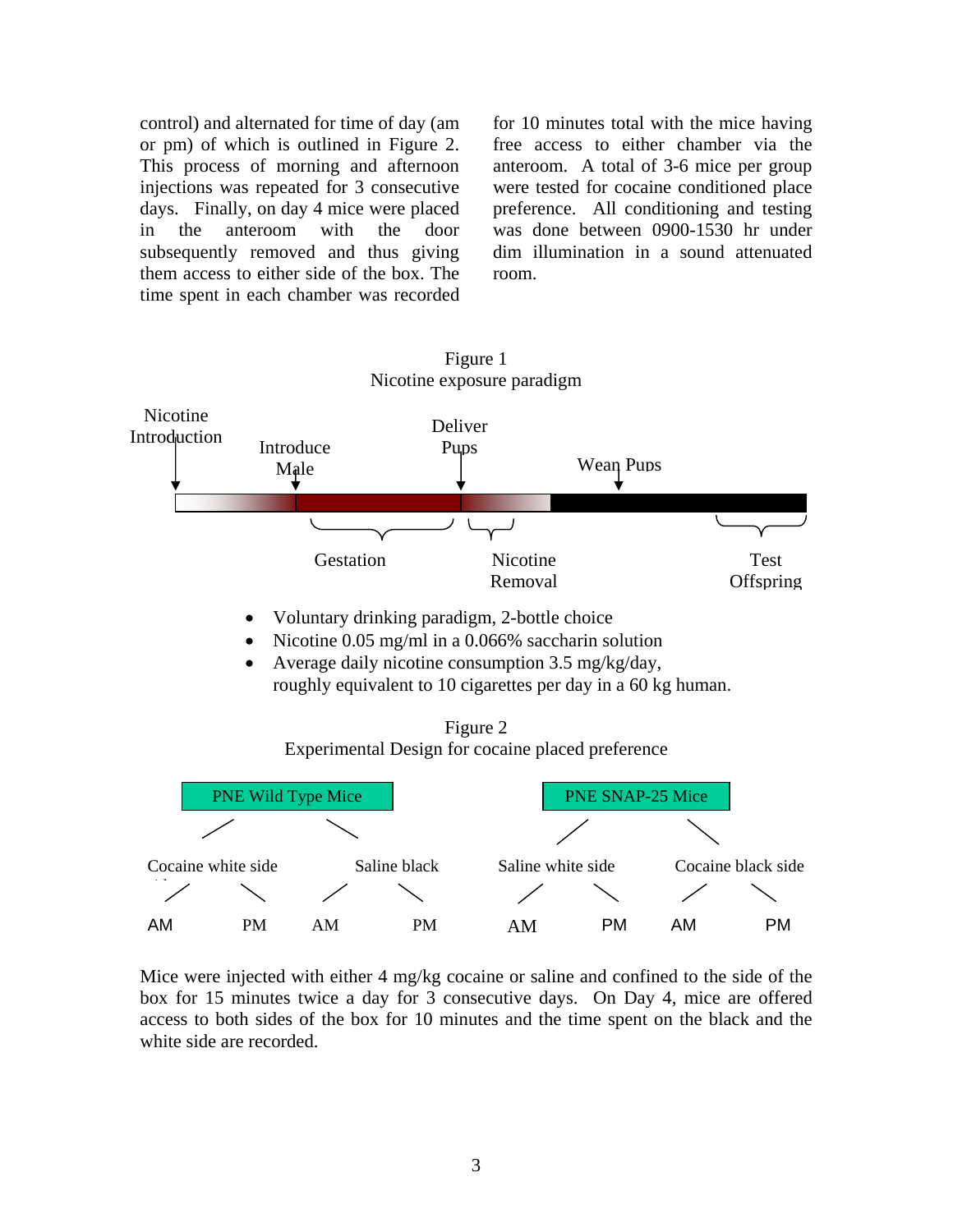#### **RESULTS**



Figure 3 Locomotor Activity Measurement

The effect of prenatal treatment on spontaneous locomotion in male and female adult offspring. Wild type offspring (blue bars) were those from saccharin drinking mothers (light blue) and prenatal nicotine exposed (dark blue mice are presented in the solid bars. SNAP-25 HET mice are presented in the turquoise bars with the offspring from saccharin drinking mothers in the vertical striped bar and nicotine exposed offspring in the hatched bar. The data are from  $n = 4-6$  mice per group and are mean  $(+/-SEM)$  cumulative locomotion in a 180 minute continuous test period.



Cocaine place preference in Wild type PNE mice (light blue bars) or SNAP-25 HET PNE mice (dark blue bars). Cocaine preference is given as time spent on the drug paired side divided by the time spent on the saline paired side of the box. Thus, scores of 1 indicate no preference while scores greater than one express preference for the drug. The data are from  $n = 3-6$  mice per group.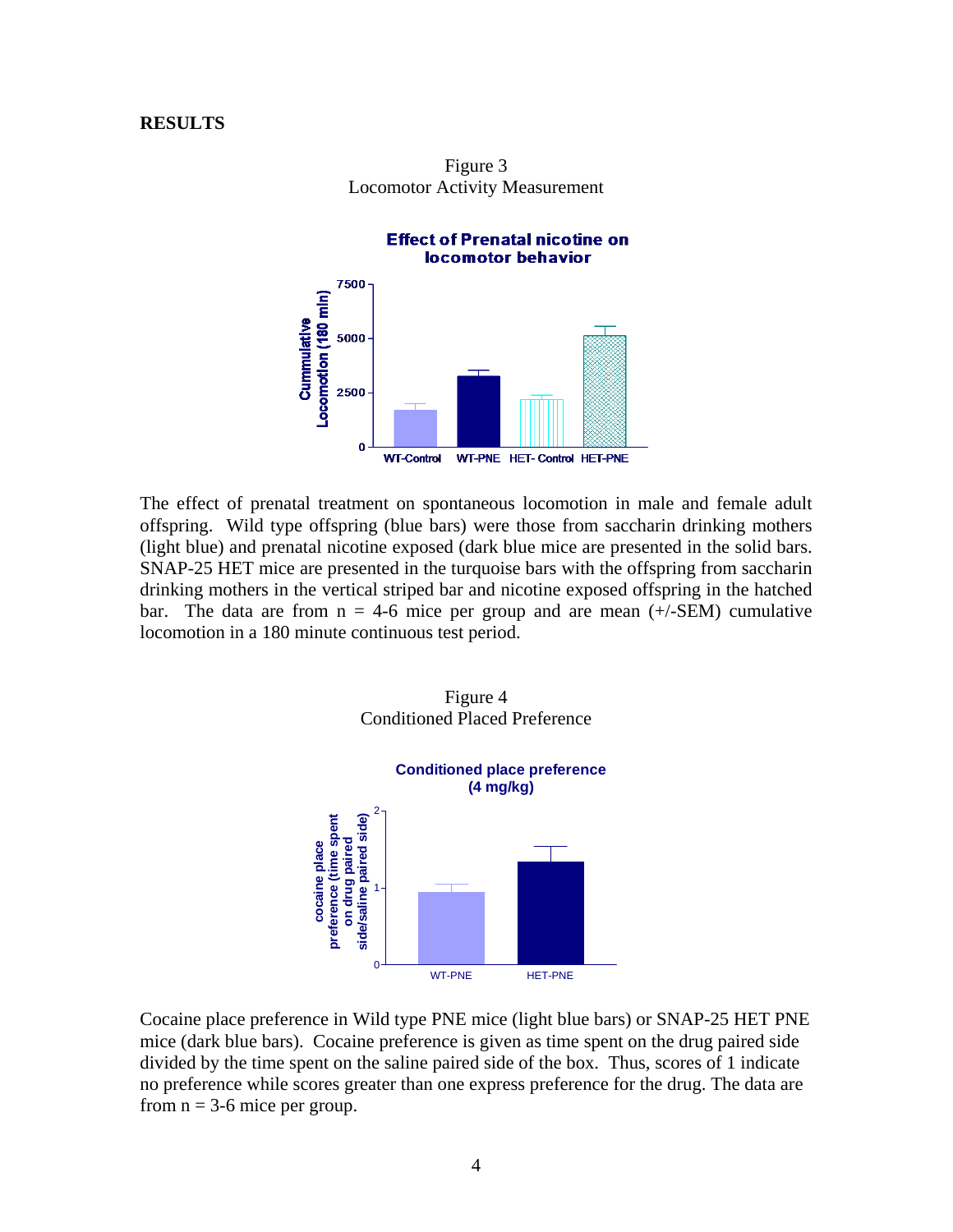#### **DISCUSSION**

In order to evaluate our hypothesis that diminished expression of Snap25, encoded from a single functional allele, may serve as a susceptibility locus acted upon by environmental factors, we performed an initial limited study exposing pregnant Snap25 heterozygous dams to consume nicotine through a two-bottle choice paradigm and assayed the locomotor activity and cocaine conditioned place preference of their progeny after reaching adulthood As expected, prenatal nicotine exposure led to increased activity compared to saccharine treated mice in wild type mice. Importantly, this increase was significantly exacerbated in HET mice (p<0.01), demonstrating that offspring of heterozygote dams that have consumed nicotine are more hyperactive. Further testing demonstrated that HET mice prenatally exposed to nicotine were also more susceptible to cocaine preference as seen in the CPP studies. These findings suggest that SNAP-25 mice may pose a genetic risk for environmental triggers, like nicotine, to induce behaviors similar to those seen in ADHD. Additional studies are needed

to see if the increased hyperactivity and drug preference is accompanied by other behavioral deficits. These studies are needed to further validate this model of gene X environment interaction in ADHD. Since it's been discussed in previous studies that nicotine potentially plays a role in psychological disorders, especially in the prenatal period, it was our objective to determine whether a SNAP-25 allele deletion would act synergistically with PNE to increase the likelihood of addictive behavior. Our study shows that the mice who contained the SNAP-25 deletion, in addition to PNE, exhibited a greater degree of addictive behavior. This supports the idea that having a known environmental risk factor for developing ADHD (PNE) along with having a genetic risk factor (SNAP-25 HET), affects the severity of addictive behavior. This information was supported in the observation that the mice subjected to cocaine placed i.p. injections preferred to reside longer in the environment during the time of preference selection of which they were previously exposed to during their dosing periods.

### **REFERENCES**

- 1. Aramakis, V.B. & Metherate, R. (1998) Nicotine selectively enhances NMDA receptor-mediated synaptic transmission during postnatal development in sensory cortex. *J. Neurosci.*, 18, 8485–8495
- 2. Cornelius M.D., Ryan C.M., Day N.L., Goldschmidt L, Willford J.A. (2001). Prenatal tobacco effects on neuropsychological outcomes among preadolescents. *J Dev Behav Pediatr* 22: 217–225.
- 3. Ernst M., Moolchan E.T., Robinson M.L. (2001). Behavioral and neural consequences of prenatal exposure to nicotine. *J Am Acad Child Adolesc Psychiatry*  40: 630–641.